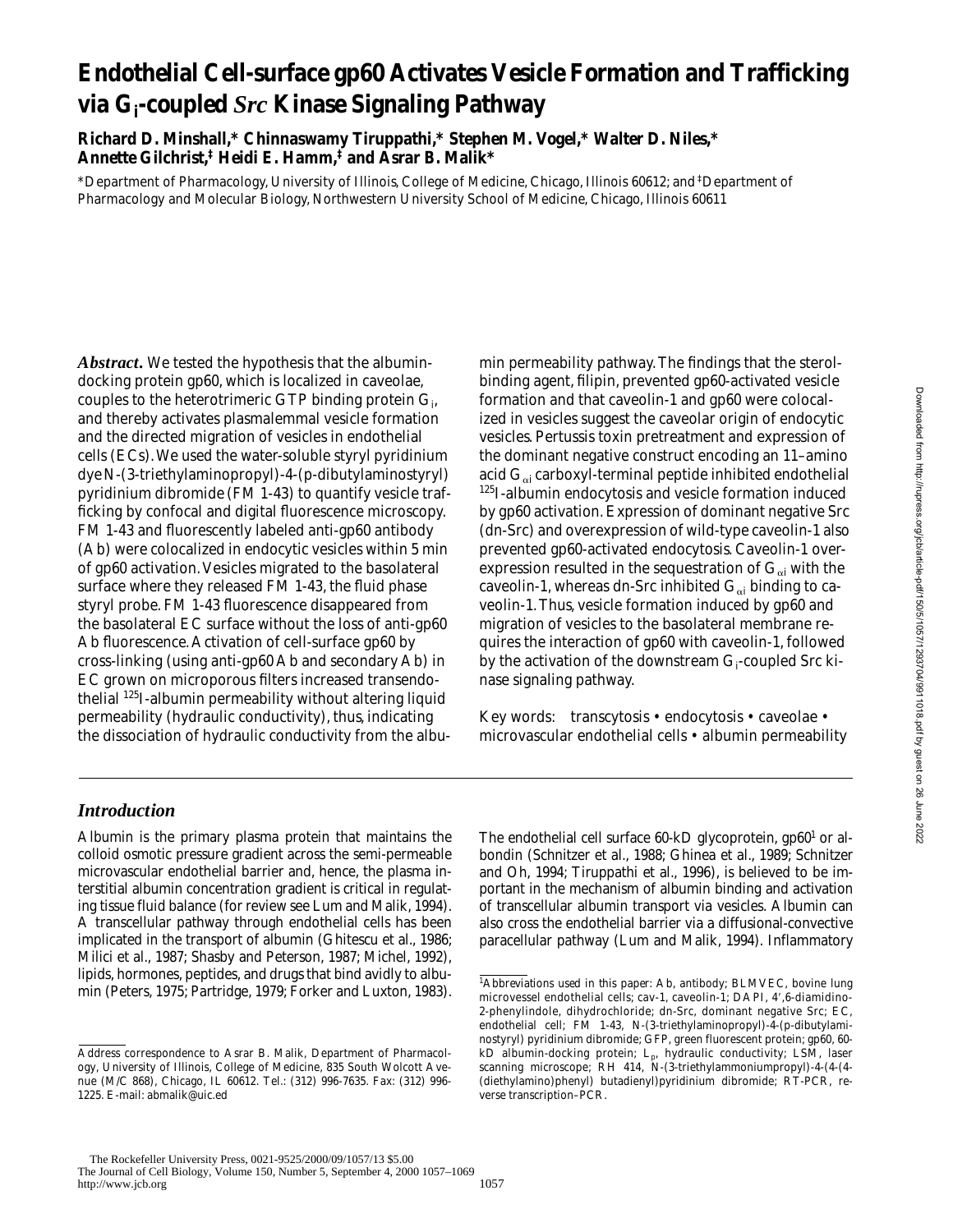mediators such as thrombin and histamine increase endothelial albumin permeability by increasing the size of interendothelial clefts (Majno et al., 1969; Garcia et al., 1986; Del Vecchio et al., 1987; Qiao et al. 1995; Rabiet et al., 1996).

We purified gp60 from pulmonary microvascular endothelial cells and showed it could bind specifically and in a saturable manner to albumin (Tiruppathi et al., 1996). We also showed that activation of the cell-surface gp60 using a cross-linking antibody (Ab) induced the transendothelial flux of albumin (Tiruppathi et al., 1997). Inhibitor studies suggested the increased albumin flux involved the activation of *Src* family tyrosine kinases that phosphorylated caveolin-1 and gp60 (Tiruppathi et al., 1997). Formation of vesicles induced by gp60 was inhibited by the tyrosine kinase inhibitors, herbimycin A and genistein (Tiruppathi et al., 1997; Niles and Malik, 1999). Trafficking of vesicles to the basolateral membrane in endothelial cells also required the *N*-ethylmaleimide–sensitive fusion factor (NSF) and soluble NSF attachment protein receptor (Niles and Malik, 1999).

The heterotrimeric GTP binding protein,  $G_i$ , binds to caveolin-1 in the caveolar membrane (Li et al., 1995; Okamoto et al., 1998) and activates *Src* kinases (Luttrell et al., 1996; Igishi and Gutkind, 1998; Ellis et al., 1999), which also bind to caveolin-1 (Li et al., 1996). Since gp60 is localized in the caveolar membrane (Schnitzer and Oh, 1994) and is capable of activating *Src* family tyrosine kinases (Tiruppathi et al., 1997), we addressed the possible role of the G<sub>ai</sub>-coupled *Src* kinase pathway in gp60-activated signaling vesicle formation and trafficking in endothelial cells.

### *Materials and Methods*

### *Antibodies*

gp60 Ab was prepared as described previously (Tiruppathi et al. (1996). Polyclonal anti-gp60 Ab was labeled with the Cy3 bisfunctional reactive dye (Tiruppathi et al., 1997). Monoclonal and polyclonal anti–caveolin-1 antibodies were obtained from Transduction Laboratories. Rabbit-anti- $G_{\alpha i}$  polyclonal Ab recognizing the carboxyl-terminal region of isoforms 1 and 2 (KNNLKDCGLF) was purchased from Calbiochem. Goat anti–rabbit and anti–mouse IgG labeled with rhodamine, FITC, Alexa 568, or Alexa 488 and BSA-Alexa 488 conjugate were purchased from Kirkegaard & Perry Laboratories and Molecular Probes, Inc.

### *Fluorescent Probes*

We used fluorescent water-soluble styryl pyridinium dyes *N*-(3-triethylaminopropyl)-4-(p-dibutylaminostyryl) pyridinium dibromide (FM 1-43) and *N*-(3-triethylammoniumpropyl)-4-(4-(4-(diethylamino)phenyl) butadienyl) pyridinium dibromide (RH 414; Molecular Probes, Inc.) to label plasmalemma-derived vesicles (Niles and Malik, 1999). Stock solutions of 5 mg/ml were prepared in DMSO and stored in a desiccator at  $-80^{\circ}$ C for up to 1 mo. Cell staining solutions (5  $\mu$ g/ml) were made in HBSS containing 20 mM Hepes, 2 mM Ca<sup>2+</sup>, and 2 mM Mg<sup>2+</sup>. Staining solutions and subsequent washing buffer contained fixed BSA concentration (6 mg/ml; fraction V, 99% pure, endotoxin-free; Sigma Chemical Co.).

### *Albumin Iodination*

BSA was labeled with Na125I (New England Nuclear) using the chloramine T procedure (Bocci, 1964). Free iodine-125, separated from 125I-albumin with a Sephadex G25 column, constituted  $<$  0.3% of the total radioactivity.

# *Endothelial Cell (EC) Cultures*

Bovine lung microvessel ECs (BLMVEC) were isolated and cultured in

high glucose DME (GIBCO BRL) supplemented with 10% FBS (Hyclone), 5 mM glutamine, 50 U/ml penicillin, and 50  $\mu$ g/ml streptomycin (Del Vecchio et al., 1992). Endothelial cell cultures were maintained in an incubator at 37°C in 5%  $CO<sub>2</sub>/95%$  room air.

### *Plasmid DNA Preparations*

Wild-type (wt) caveolin-1 was prepared from human umbilical vein ECs endothelial cells by reverse transcription–PCR (RT-PCR). The sequenced RT-PCR product was identical to human caveolin-1. The RT-PCR product was subcloned into pcDNA3.1 (Invitrogen) and used for transfection studies. Dominant negative *Src* (dn-*Src*) (Y527F, K295M) and wt-*Src* in vector pSM were obtained from Dr. Silvio Gutkind (National Institute of Dental Research, National Institutes of Health, Bethesda, MD).  $\rm G_{\alpha i}$  and  $\rm G_{\alpha q}$  dominant negative minigenes encoding the 11–amino acid carboxyl terminus of  $G_{\alpha i}$  (IKNNLKDCGLF) or  $G_{\alpha q}$  (LQLNLKEYNAV; Gilchrist et al., 1998) were ligated into pcDNA3.1 plasmid vector. A minigene encoding a scrambled sequence of  $\mathrm{G}_{\alpha i}$  (NGIKCLSNDKL) was used as a negative control. Green fluorescent protein (GFP) plasmid DNA (plasmid pGREEN LAN-TERN-1) was purchased from GIBCO BRL.

### *125I-Albumin Endocytosis*

Endocytosis of 125I-albumin was measured as described previously (Tiruppathi et al., 1997). BLMVEC were grown to confluence in either 6- or 12 well culture plates. Monolayers were washed twice with 10 mM Hepes-buffered DME, pH 7.4, and the uptake of  $125$ I-albumin was carried out for 25 min at 37°C. Endocytosis was terminated by placing EC monolayers on ice and washing three times with either pH 2.5 buffer (0.2 M acetic acid and 0.5 M NaCl) or pH 3.0 buffer (20 mM glycine-HCl and 0.15 M NaCl) to remove the surface-bound 125I-albumin (Tiruppathi et al., 1992). Cells were lysed with 50 mM Tris-HCl buffer, pH 7.4, containing 1% Triton X-100 and 0.5% SDS, and the lysate was used to measure endocytosis of 125I-albumin.

### *Transendothelial 125I-Albumin Permeability*

Transendothelial 125I-BSA permeability of BLMVEC monolayers grown on microporous polycarbonate transwell filter inserts (Corning Costar Corp.) was measured as previously described (Del Vecchio et al., 1987; Siflinger-Birnboim et al., 1988).

### *Endothelial Monolayer Hydraulic Conductivity (Lp)*

Confluent BLMVEC on gelatin-coated microporous polycarbonate filters were used to measure transendothelial fluid flux using the two-compartment system (Qiao et al., 1993). Both upper and lower chambers were filled with 0.5% albumin in HBSS, pH 7.4, at  $37^{\circ}$ C and sealed with rubber stoppers. Constant flow perfusion was used to renew the luminal fluid every minute and to prevent an increase in osmolarity. Hydrostatic pressure in the upper chamber was controlled by adjusting the height of the outflow tubing. The filtrate was collected in 1-min intervals and the filtration rate per unit surface (Jv [ $\times 10^{-6}$  ml/cm $^2$ /s]) was calculated by measuring the timed movement of fluid meniscus in the collecting tubing. The filtration rate at the two given pressures ( $P_1 = 0$  cm  $H_2O$  and  $P_2 = 5$  cm  $H_2O$ ) at 20min intervals was measured for up to 2 h. The  $L_p$  was calculated as  $(Jv_1 - Jv_2) / (P_1 - P_2)$  (Qiao et al., 1993).

# *Cell-surface gp60 Cross-linking*

BLMVEC monolayers were washed twice with Hepes-buffered DME (at  $4^{\circ}$ C) and incubated with 10  $\mu$ g/ml of anti-gp60 Ab, followed by 10  $\mu$ g/ml of a secondary Ab (goat anti-rabbit) for 30 min at  $4^{\circ}$ C (Tiruppathi et al., 1997). After treatment, the cells were rewarmed to  $37^{\circ}$ C for the experiments.

### *Styryl Pyridinium Dye Uptake*

Endocytosis in endothelial cells was quantified as described previously (Niles and Malik, 1999) using the styryl pyridinium dyes, FM 1-43 and RH 414. In brief,  $5 \times 10^4$  BLMVEC were plated on 25-mm-diam No. 1 coverslips or Lab-tek chamber slides (Nalge Nunc Intl.) coated with 0.1% gelatin. Cells were incubated in buffered medium containing 5  $\mu$ g/ml FM 1-43 or RH 414 at 37°C for 15 min, and then washed three times in ice-cold HBSS. As styryl pyridinium dyes fluoresce brightly at the membrane– water interface (Betz et al., 1992), FM 1-43 fluorescence associated with the cells after washing cell surface probe was the result of incorporation of FM 1-43 into plasmalemma-derived vesicles.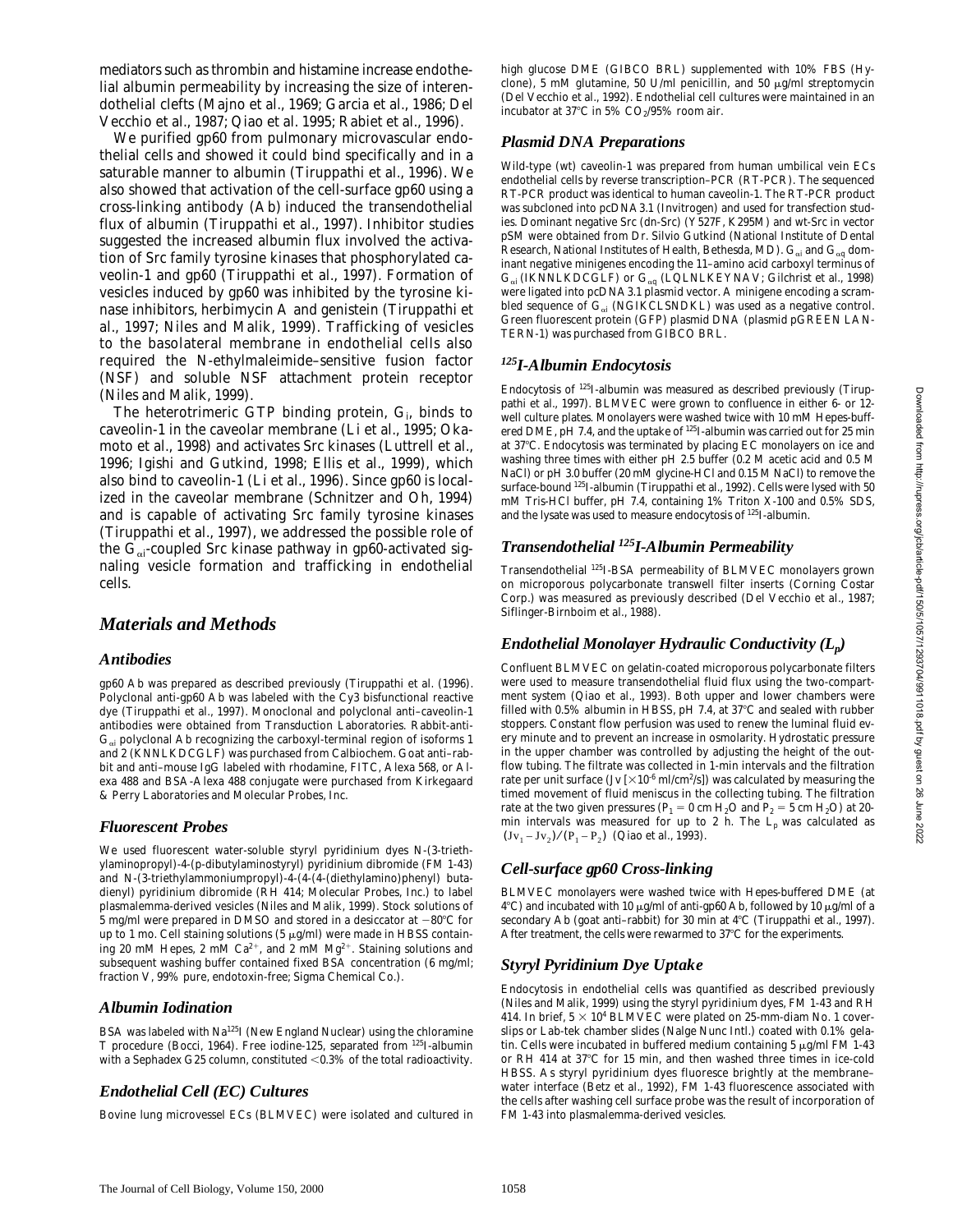

*Figure 1.* Labeling of gp60 and endocytic vesicles in live endothelial cells. (a) BLM-VEC were incubated with Cy3 labeled anti-gp60 Ab at  $37^{\circ}$ C for 15 min and washed at a low temperature  $(4^{\circ}C)$  to label gp60; red fluorescent images reflect cell surface and internalized fluorescence. (b) Cells were treated identically to a, except that cells were washed with a low pH (3.0) fluid to show internalized gp60. (c) Control photomicrograph only shows background staining when incubation was carried out at  $4^{\circ}$ C and washed with pH 3.0 buffer. (d) Cells were incubated for 15 min at 37°C with FM 1-43 and washed at normal pH with dye-free buffer to label endosomes; green fluorescence indicates FM 1-43

incorporated in endosomes during the incubation period. (e) 15-min incubation with FM 1-43 at  $4^{\circ}$ C (to inhibit endocytosis) prevents fluorescent dye internalization. Other details are described in Materials and Methods. Identical results were observed with the chemically similar styryl dye, RH 414 (as shown in Fig. 8 and Fig. 9); thus, FM 1-43 and RH 414 dyes were used interchangeably to label endocytic vesicles. Results are representative of five experiments. Bar, 20  $\mu$ m.

*Digital Fluorescent Microscopy* Live cell fluorescent imaging was performed with an inverted Nikon microscope as previously described (Niles and Malik, 1999). Fluorescence and differential interference contrast images were recorded for each cell

field with a cooled integrating charge-coupled device camera (Imagepoint; Photometrics). Quantitative analysis of images (median cell brightness and the number of particles per cell) was performed using Image Pro Plus software with custom written functions as previously described (Niles and Malik, 1999). Data expressed as median cell brightness or number of particles per cell were consistent within each treatment.

# *Colocalization of gp60 and FM 1-43*

Confluent BLMVEC on coverslips were incubated for 15 min at 37 $^{\circ}$ C in a mixture of 5  $\mu$ g/ml FM 1-43 and 5  $\mu$ g/ml Cy3-conjugated anti-gp60 Ab in HBSS plus 10 mg/ml BSA to colabel cytosolic vesicles. Cells were washed quickly three times with ice-cold HBSS containing 10 mg/ml albumin to remove external FM 1-43 and three times for 5 min each with ice-cold pH 5.0 buffer (0.1 M NaCl plus 0.05 M sodium acetate) to remove Cy3-labeled anti-gp60 Ab attached to cell-surface gp60. The cells were warmed to 37°C for 5 or 45 min to allow the colabeled vesicles to migrate. Cells were viewed by laser scanning confocal microscopy (laser scanning microscope [LSM] 410 and 510; Carl Zeiss) in sequential optical sections. The section plane was advanced in  $0.1$ - $\mu$ m increments through the cell from the apical to the basolateral side. At each optical plane, the specimen was scanned at 488 nm to excite FM 1-43 and then at 568 nm to excite Cy3 (argon/krypton laser). FM 1-43 (green) and Cy3 (red) images were overlaid and analyzed for coincident red and green pixels (thus the colocalized fluorescence was in yellow).

# *Localization of gp60, G*a*<sup>i</sup> , and Caveolin-1*

Cellular localization of  $\mathrm{G}_{\alpha i}$ , gp60, and caveolin-1 in the plasma membrane

and plasmalemmal vesicles of endothelial cells exposed to albumin or gp60 cross-linking (described above) was determined by immunocytochemical labeling and laser scanning confocal microscopy (Zeiss LSM 210 and 510). BLMVEC were serum-deprived for 24 h, washed three times with Hepesbuffered HBSS or phenol red-free DME, and exposed to 6 mg/ml BSA in the presence or absence of 50 µg/ml Alexa 488-conjugated BSA and/or 3.5 µg/ml cy3-anti-gp60 Ab for up to 30 min. Cells were either washed three times with HBSS and imaged live, or fixed with 4% paraformaldehyde in HBSS and blocked for 30 min in HBSS containing 5% goat serum, 0.1% Triton X-100, and 0.01% NaN3. Primary Ab labeling was performed overnight at 4°C with anti-caveolin-1 mAb (1  $\mu$ g/ml), polyclonal anti-G<sub>ai</sub> Ab (1:100 dilution), or 20  $\mu$ g/ml anti-gp60 IgG. Coverslips were washed three times for 10 min in HBSS, blocked for 30 min with 5% goat serum, and incubated for 2 h at room temperature with fluorescently labeled goat anti-rabbit and goat anti-mouse Ab. In some cases, 4',6-diamidino-2-phenylindole, dihydrochloride (DAPI;  $1 \mu g/ml$ ) was added to visualize the nucleus. Confocal microscopy was performed using 364-, 488-, and 568-nm excitation laser lines to detect DAPI (BP385-470 nm emission), FITC/Alexa 488 (BP505-550 emission), and rhodamine/Alexa 568 fluorescence (LP585 emission) in optical sections  $\leq 1$   $\mu$ m in thickness (pinhole set to achieve 1 Airy unit).

# *Pertussis Toxin Treatment*

Confluent BLMVEC were incubated in DME containing 100 ng/ml pertussis toxin for 6 h at 37°C. Control cells were incubated in toxin-free medium for 6 h before labeling with the styryl dye.

# *Filipin Treatment*

Confluent BLMVEC were serum-deprived for 24 h and pretreated with 50 nM filipin (25 ng/ml) for 30 min at 37°C. Control cells were incubated with serum- and phenol red–free DME containing vehicle DMSO (0.005% DMSO).

# *Plasmid Transfection Studies*

*Expression of G*<sub>*ai*</sub> minigene, wt-caveolin-1, and dn-Src. BLMVEC were grown to 50% confluence in 60-mm-diam plates and transfected using Ef-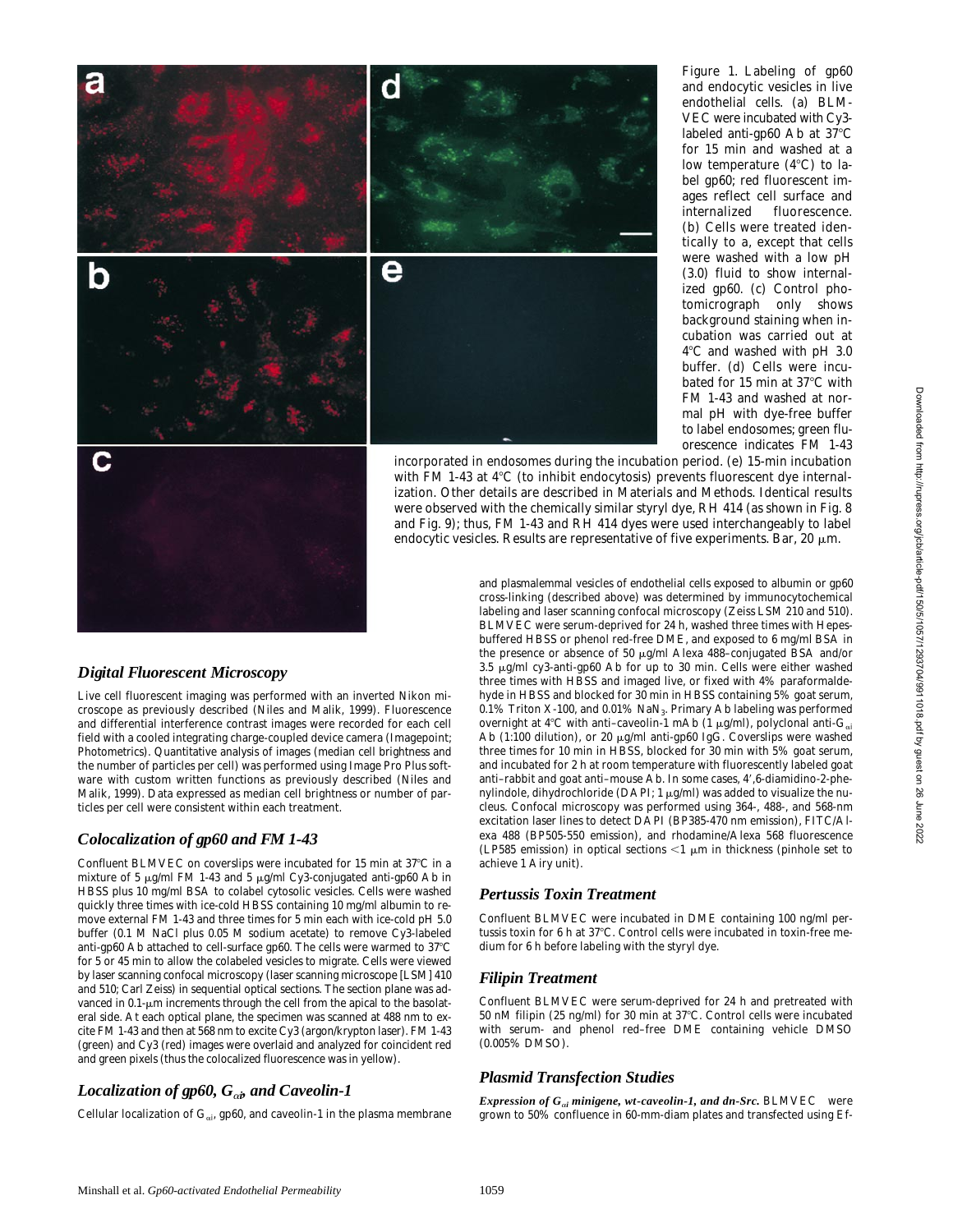

*Figure 2.* Activation of gp60 using cross-linking Ab increases vesicle formation in endothelial cells. BPMVEC were incubated with either anti-gp60 Ab (plus secondary Ab) or control Ab (preimmune IgG; 5  $\mu$ g/ml) for 30 min at 4°C. Cells were incubated at  $37^{\circ}$ C for 15 min with 5 µg/ml FM 1-43 plus 10 mg/ml BSA. Median brightness values of cells and the number of fluorescent particles per cell were determined after three washes with buffer. The asterisk indicates increased particle density and median cell brightness ( $P < 0.05$ ) from corresponding control values.

fectene (QIAGEN Inc.) according to manufacturer's protocol. Plasmid  $DNA-Effectene complexes containing either 0.25  $\mu$ g/ml vector alone, wt$ caveolin-1, wt-*Src*, dn-*Src*, dn-PKC $\alpha$ , or G<sub>ai</sub>-, G<sub>aq</sub>-, or G<sub>a</sub>-random sequence minigene constructs were incubated with 0.25  $\mu$ g/ml GFP (GIBCO BRL) in DME containing 10% FBS. The transfection mixture was removed after 6 h and fresh media containing 10% FBS was applied. At 24 h after transfection, cells were trypsinized and transferred to either multiwell Lab-tek chambers for styryl pyridinium dye uptake studies, to 35 mm-diam wells for obtaining cell lysates, or to 12 mm-diam No. 1 glass coverslips for immunostaining. Cells were allowed to grow for an additional 24 h, and then used for experiments (48 h after transfection). Transfection efficiency was  $>$ 30%.

#### *Coimmunoprecipitation of Caveolin-1 and gp60*

Confluent BLMVEC in 60-mm-diam culture dishes were kept in serumfree medium overnight and metabolically labeled with 200  $\mu$ Ci/ml <sup>32</sup>Porthophosphate for 4 h. Cells were stimulated for 20 min with 6 mg/ml BSA and lysed (30 min at  $4^{\circ}$ C in 50 mM Tris-HCl, pH 7.5, containing 150 mM NaCl, 1 mM EDTA, 0.25% sodium deoxycholate, 1.0% NP-40, 0.1% SDS, 1 mM Na<sub>3</sub>VO<sub>4</sub>, 1 mM NaF, 2 µg/ml leupeptin, 2 µg/ml pepstatin A,  $2 \mu g/ml$  aprotinin, and  $44 \mu g/ml$  PMSF). Insoluble material was removed by centrifugation (13,000 *g* for 15 min) before overnight immunoprecipitation with preimmune IgG (10  $\mu$ g/ml), anti-gp60 Ab (10  $\mu$ g/ml), or polyclonal anti-caveolin-1 Ab (1  $\mu$ g/ml) at 4°C. Protein A or G agarose beads were added to each sample and incubated for 1 h at 4°C. Immunoprecipi-



*Figure 3.* Colocalization and migration of gp60 and plasmalemma-derived vesicles. (a) Cy3-labeled anti-gp60 Ab was used to fluorescently tag gp60 in BLMVEC incubated in 10 mg/ml BSA. Endosomes were labeled at the same time with 5  $\mu$ g/ml FM 1-43 to show colocalization of vesicles with gp60. After coincubation with both probes for the indicated times, cell-surface fluorescence was removed by extensive rinsing with pH 5.0 buffer at  $4^{\circ}$ C. Top row shows confocal images  $(63 \times$  objective), near the luminal cell surface, of early (5 min) intracellular fluorescence because of vesicle marker FM 1-43 (green, left), cy3-labeled

b  $3.0$ Co-localized Fluorescence (Relative) 5 min  $2.5$ 45 min  $2.0$  $1.5$  $1.0$  $0.5$  $1.5$  $2.5$  $3.0$  $0.0$  $0.5$  $1.0$ 2.0 Section Depth (µm) **Basolateral** Apical

anti-gp60 Ab (red, middle), and colocalization image (yellow, right). Bottom row shows albumin cell surface after exocytosis. Note the relative absence of colocalization at 45 min. (b) Plot of migration of gp60-containing vesicles in an endothelial cell. Plot gives relative colocalized fluorescence intensity versus depth of the optical section through the endothelial cell. Peak fluorescent intensity occurred near the luminal cell surface at 5 min after colabeling, whereas the peak is shifted towards the basolateral surface at 45 min. The peak colocalized fluorescence intensity decreased at 45 min compared with 5 min because of exocytosis of FM 1-43 and dilution of its fluorescence in extracellular fluid. Results are representative of five experiments.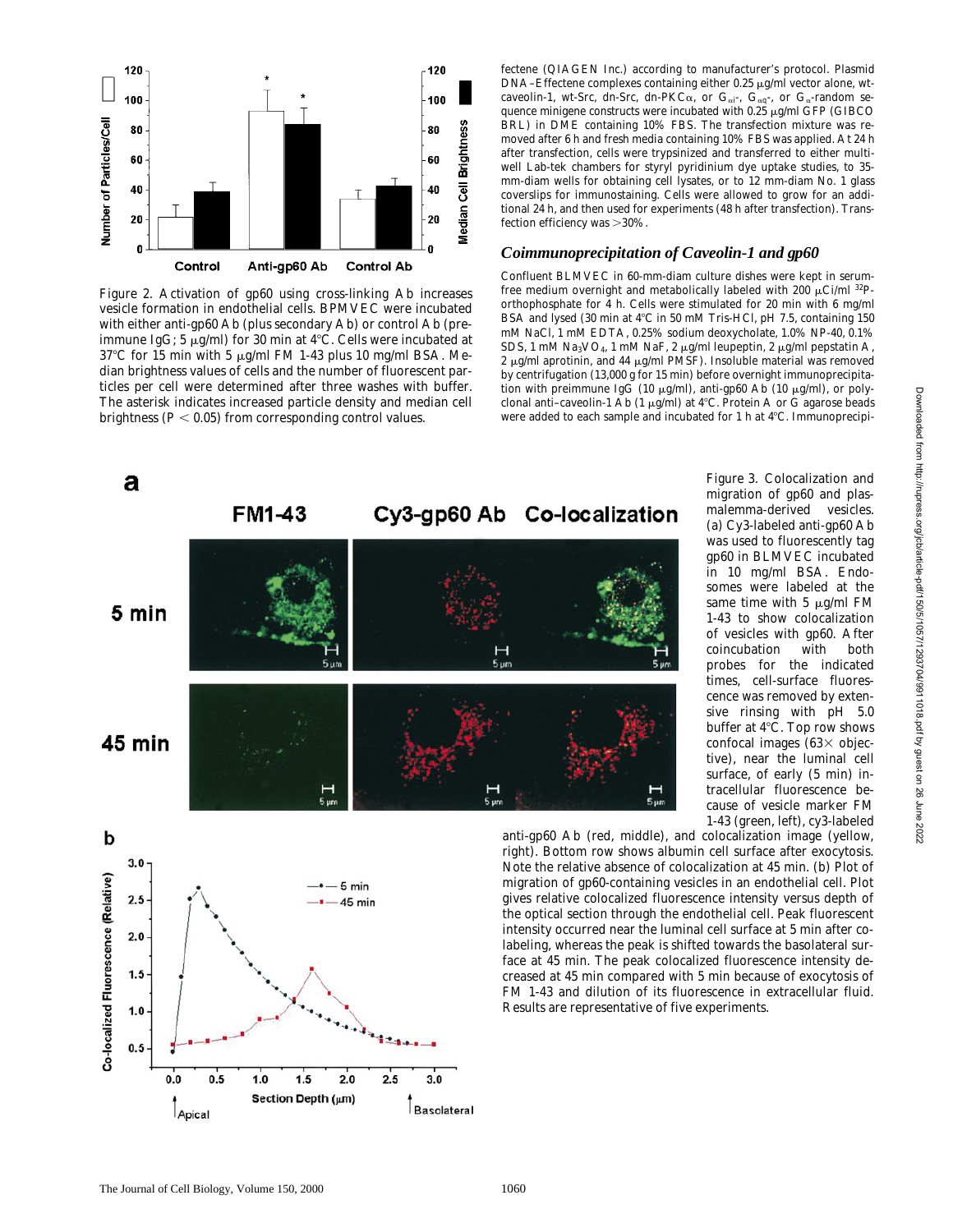

*Figure 4.* Gp60 activation increases transendothelial flux of <sup>125</sup>Ialbumin without increasing barrier hydraulic conductivity. (a) BLMVEC monolayers on filters were washed twice with Hepes-DME and incubated with either anti-gp60 Ab or preimmune (PI) IgG (10  $\mu$ g/ml) for 30 min at 22°C, followed by treatment with 10  $\mu$ g/ml goat anti-rabbit secondary Ab for 30 min. Monolayers were used for transendothelial <sup>125</sup>I-albumin permeability measurements at 37°C. Both luminal and albuminal compartments contained 30 mg/ml of unlabeled albumin. Asterisk indicates the difference from control  $(P < 0.001)$ . (b) Lack of effect of gp60 cross-linking on endothelial monolayer hydraulic conductivity  $(L_p)$ . A system consisting of BLMVEC cultured on filters using the two compartment system was used to measure  $L_p$  (Qiao et al., 1993); medium albumin concentration was 5 mg/ml. Monolayers were washed and incubated with either anti-gp60 Ab (to induce gp60 cross-linking) or preimmune IgG (10  $\mu$ g/ml) for 10 min, followed by secondary Ab treatment for 5 min. Values are the mean  $\pm$  SEM ( $n = 5$ ).

tates were gently washed three times with 150 mM Tris-HCl buffer containing 0.05% Triton X-100, 1 mM  $\text{Na}_3\text{VO}_4$ , 1 mM NaF, 2 µg/ml leupeptin, 2  $\mu$ g/ml pepstatin A, 2  $\mu$ g/ml aprotinin, and 44  $\mu$ g/ml PMSF. Immunoprecipitated proteins were resolved on SDS-PAGE, transferred to Duralose membrane, and visualized by autoradiography. Protein bands were identified by reprobing with either anti-gp60 Ab or anti–caveolin-1 Ab.

#### *Western Blot Analysis*

BLMVEC lysates (10  $\mu$ g protein was loaded per lane) were resolved by SDS-PAGE on a 12% separating gel under reducing conditions and transferred to Duralose membrane. Membranes were blocked with (5% dry milk in 10 mM Tris-HCl, pH 7.5, 150 mM NaCl, 0.05% Tween-20) for 2 h at 22°C. Membranes were incubated with a 1:3,000 dilution of polyclonal anti–caveolin-1 Ab or 0.4  $\mu$ g/ml anti-G $_{\alpha i}$  or G $_{\alpha q}$  Ab at 22°C for 3 h. After

washes, membranes were incubated at 22°C with HRP-conjugated goat anti–rabbit Ab. After incubation, membranes were washed twice, and protein bands were localized by incubating with enhanced chemiluminescence reagent (Pierce Chemical Co.).

### *Statistical Analysis*

Statistical comparisons were made using the *t* test with the significance level set at  $P < 0.05$ .

# *Results*

#### *Activation of gp60 Induces Plasmalemmal Vesicle Formation*

The cellular distribution of gp60 was determined after incubating confluent endothelial cells for 30 min with Cy3 conjugated anti-gp60 Ab. We observed punctate distribution of fluorescence after incubation of the probe at  $37^{\circ}$ C, followed by cold  $(4^{\circ}C)$  wash buffer to remove the cell surface–bound Cy3 probe (Fig. 1 a). To visualize internalized gp60, cell-surface fluorescence was removed by an acid wash. The resultant image showed that gp60 was internalized during the incubation period (Fig. 1 b). Reduction of the temperature to  $4^{\circ}$ C followed by a low pH wash prevented the gp60 internalization (Fig. 1 c).

Endothelial cell monolayers were incubated with styryl pyridinium dye, FM 1-43 (5  $\mu$ g/ml), for 15 min at 37°C, and then rinsed with dye-free buffer to visualize plasmalemma-derived endocytic vesicles. Endothelial cells incubated in FM 1-43 exhibited the punctate distribution of fluorescence characteristic of vesicles (Fig. 1 d). Vesicle formation was inhibited when cells were kept at  $4^{\circ}C$  during the dye loading period (Fig. 1 e).

To determine the effects of gp60 cross-linking on vesicle formation, BLMVEC were incubated with either antigp60 Ab or preimmune IgG (control Ab) for 30 min at  $4^{\circ}$ C followed by anti-rabbit secondary Ab for 30 min at  $4^{\circ}$ C. Cells were exposed to FM 1-43 for 15 min at  $37^{\circ}$ C, membrane-bound dye was washed, and intracellular FM 1-43 fluorescence was quantified as median brightness of cells and the number of fluorescent particles per cell. The gp60 cross-linking produced 2.0–3.8-fold increases in cell fluorescence by either measure compared with controls (Fig. 2).

#### *Activation of gp60 Induces Transcellular Migration of Plasmalemma-derived Vesicles*

To determine the fate of gp60 and of vesicles formed by gp60 activation, FM 1-43–labeled vesicles were colocalized with the Cy3-conjugated anti-gp60 Ab. Cells were washed with acid buffer to detach Cy3-anti-gp60 Ab from the cell surface before imaging. Confocal images of each fluorescent probe were obtained at  $0.1$ - $\mu$ m z-axis step increments from the apical to basolateral cell membrane. Colocalization was determined by merging red (Cy3 fluorescence) and green images (Fig. 3 a; FM 1-43 fluorescence). Although FM 1-43 labels all plasmalemmal-derived vesicles, a fraction of these vesicles were colocalized (yellow) with the fluorescently labeled gp60 Ab.

To follow the migration of plasmalemma-derived vesicles, endothelial cells were colabeled with fluorescent antigp60 Ab and FM 1-43 for 15 min at 37 $\degree$ C, washed (4 $\degree$ C), and rewarmed  $(37^{\circ}C)$  for either 5 or 45 min to activate the ves-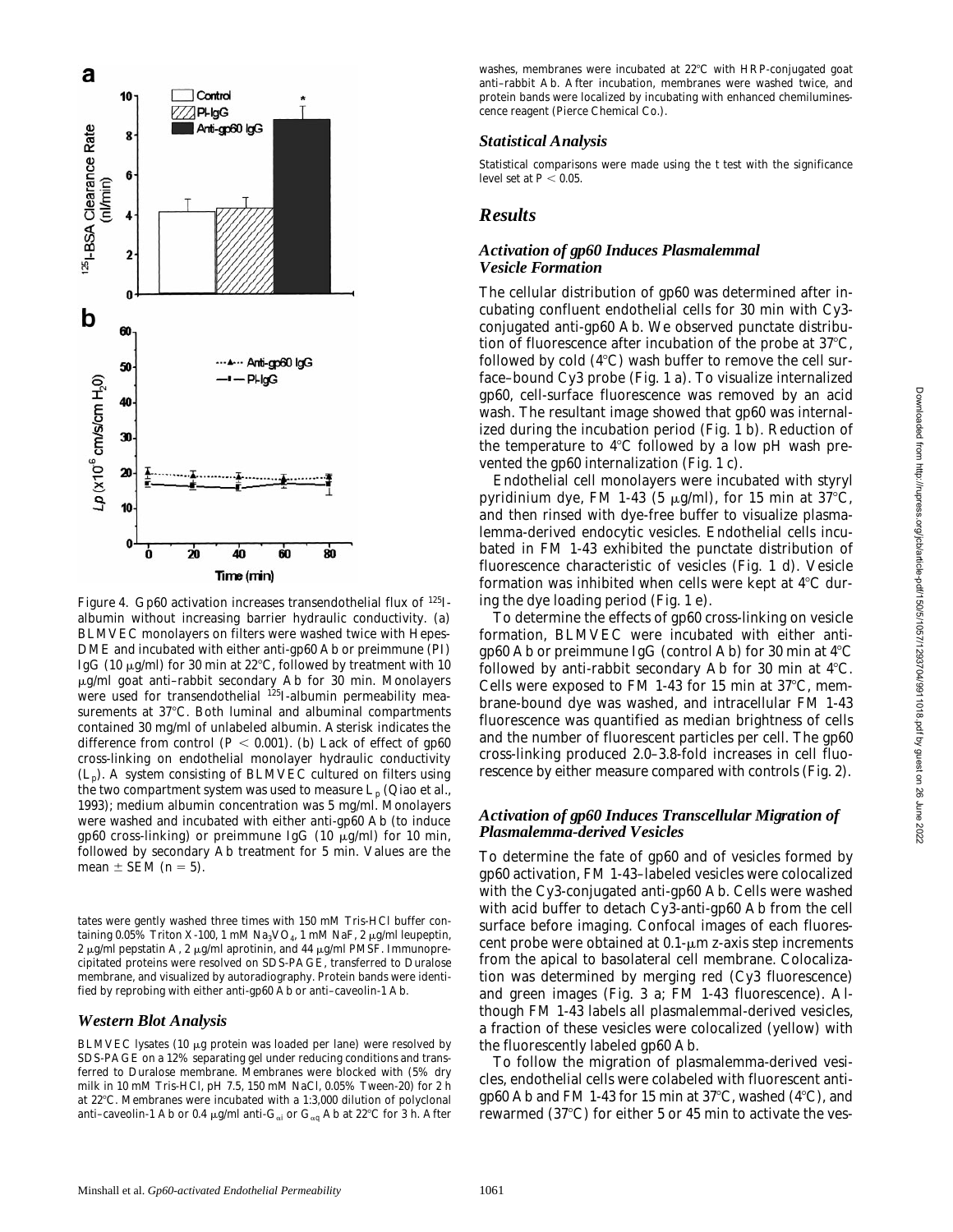

*Figure 5.* Colocalization of gp60 with albumin. Confocal images of BLMVEC grown to confluence on gelatin-coated glass coverslips showing fluorescent staining of gp60, DAPI, and Alexa 488-albumin. (a) Single section  $\left($  < 1.0  $\mu$ m thick; four frame average) near the apical membrane surface showing gp60 (red), DAPI (blue), albumin (green), and the overlay of gp60, albumin, and DAPI immunostaining in BLMVEC. (b) Merged images of gp60, DAPI, and albumin in confocal z-axis optical sections  $(0.2-\mu m)$  step size; two frame averages) through a single BLMVEC. Projection image (22 sections stacked) en face (b) show the distribution of gp60 and albumin in the cell.

icle migration. At 5 min after colabeling, the vesicles that formed during the dye incubation period were located in the cytosol near the apical plasmalemma; i.e., in upper one-third of each cell (Fig. 3 a, top row). At 45 min after colabeling, the vesicles containing gp60 and endocytic marker dye had migrated to the lower half of the cell near the basolateral plasmalemma (Fig. 3 a, bottom row).

Fig. 3 b shows the colocalization of fluorescence in different optical section depths of the cell at either 5 or 45 min after gp60 activation. At 5 min after gp60 activation, the peak colocalized fluorescence (i.e., the gp60-activated vesicles) was observed  $< 0.5 \mu m$  from the apical surface. At 45 min, the peak colocalized fluorescence was shifted toward the basolateral cell surface (i.e., at a section depth of 1.5  $\mu$ m). Because of the release of styryl dye into the basolateral extracellular compartment, the immunofluorescence intensity of the 45-min peak was markedly diminished, such that residual immunofluorescence primarily reflected the persistence of gp60 antigen in the basolateral aspect of the cell.

### *Effects of gp60 Activation on Transendothelial 125I-Albumin Flux and Endothelial Hydraulic Conductivity*

We measured transendothelial flux of tracer <sup>125</sup>I-albumin and hydraulic conductivity in confluent BLMVEC monolayers grown on polycarbonate filters to determine gp60 activated transendothelial albumin permeability and its relationship to liquid permeability. Cross-linking of gp60 at 37 $\degree$ C using 10  $\mu$ g/ml anti-gp60 Ab plus secondary Ab increased transendothelial <sup>125</sup>I-albumin permeability by twofold (Fig. 4 a). However, the increased  $^{125}$ I-albumin permeability was dissociated from endothelial monolayer hydraulic conductivity  $(L_p; Fig. 4 b)$ . As gp60 activation increased transendothelial albumin permeability without increasing water permeability, the results indicate increased albumin flux through transcellular pathways.

### *Colocalization of gp60 and Albumin in Plasmalemma-derived Vesicles*

To determine the pattern of localization of gp60 and albu-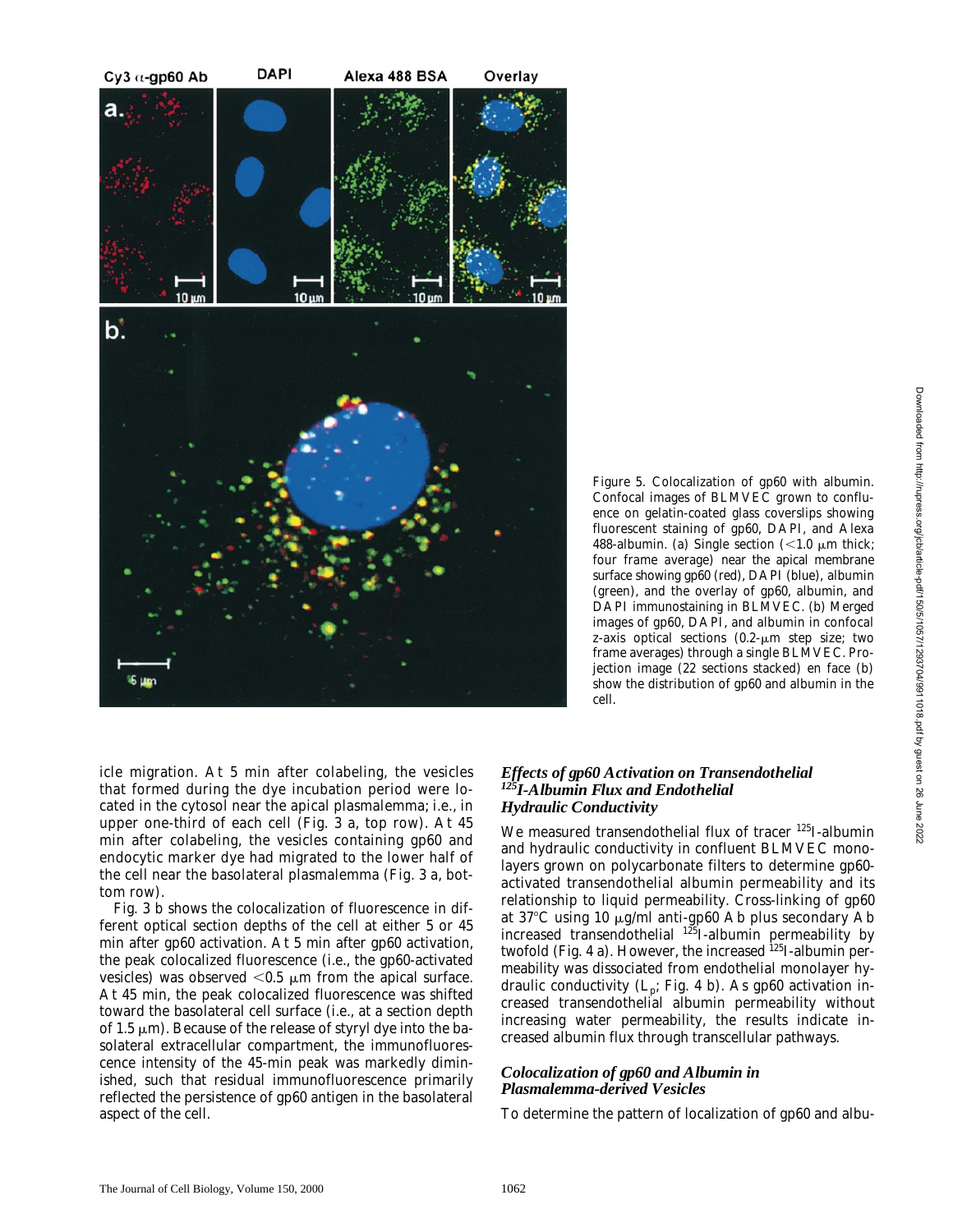



*Figure 6.* Coimmunoprecipitation and migration of caveolin-1 and gp60. BLMVEC were grown to confluence, serum-deprived overnight, and metabolically labeled for 4 h with 200  $\mu$ Ci/ml <sup>32</sup>P-orthophosphate. Cells were either stimulated for 20 min with 6 mg/ml BSA (b) or not stimulated with BSA (a) and lysed. Total cell lysate was immunoprecipitated with preimmune rabbit IgG (lanes 1 and 4), rabbit anti-gp60 IgG (lanes 2 and 5), or rabbit anti–caveolin-1 IgG (lanes 3 and 6), separated by SDS-PAGE, transferred to a nitrocellulose membrane, and visualized by autoradiography. As shown in lane 4 (b), the cell lysate that immunoprecipitated with the anti-gp60 Ab also contained a 22-kD protein, which migrated similarly to that immunoprecipitated with anti–caveolin-1 Ab (b, lane 6). (b) Lane 6 shows that the cell lysate that immunoprecipitated with anti–caveolin-1 Ab also pulled down a protein similar to that immunoprecipitated with the anti-gp60 Ab (b, lane 5). Control Ab did not immunoprecipitate either 32P-labeled protein. In the absence of albumin stimulation, gp60 was not coimmunoprecipitated with the anti–caveolin-1 Ab (a, lane 2 and 3). Results are representative of three experiments. (c–e) Merged images of gp60 (red) and caveolin-1 (green) immunostaining of BLMVEC monolayers after albumin exposure for 0 (c), 3 (d), or 30 min (e). Gp60 and caveolin-1 staining appeared near the apical surface in the absence of added albumin (c, top panel). With the addition of albumin, gp60 migrated towards the basolateral aspect of the cell monolayer (d, at 3 min, middle panel, and e, at 30 min, bottom panel of images). The green fluorescence did not redistribute with time to the same extent as gp60. (f and g) Effects of filipin on fluorescent albumin uptake. BLMVEC were pretreated with vehicle (f, control) or 50 nM filipin (g) for 30 min at  $37^{\circ}$ C, and then incubated with medium containing 5 mg/ml BSA and 50  $\mu$ g/ml Alexa 488 albumin for 30 min at 37°C. The cells were washed and imaged for albumin internalization. Results are representative of five experiments. Bar, 20  $\mu$ m.

min after activation of gp60, we evaluated immunostaining of cells after a 30 min incubation  $(37^{\circ}C)$  with Cy3-anti-gp60 Ab and Alexa 488 BSA in phenol red–free DME containing 5 mg/ml albumin. Fig. 5 a shows the punctate fluorescent structures containing gp60 Ab (red), DAPI staining of the nucleus (blue), and fluorescently labeled albumin (green) near the apical membrane of BLMVEC. An overlay image (Fig. 5 a, far right) of the three probes shows a high degree of gp60 and albumin colocalization (in yellow). A projection image of BLMVEC gp60, DAPI, and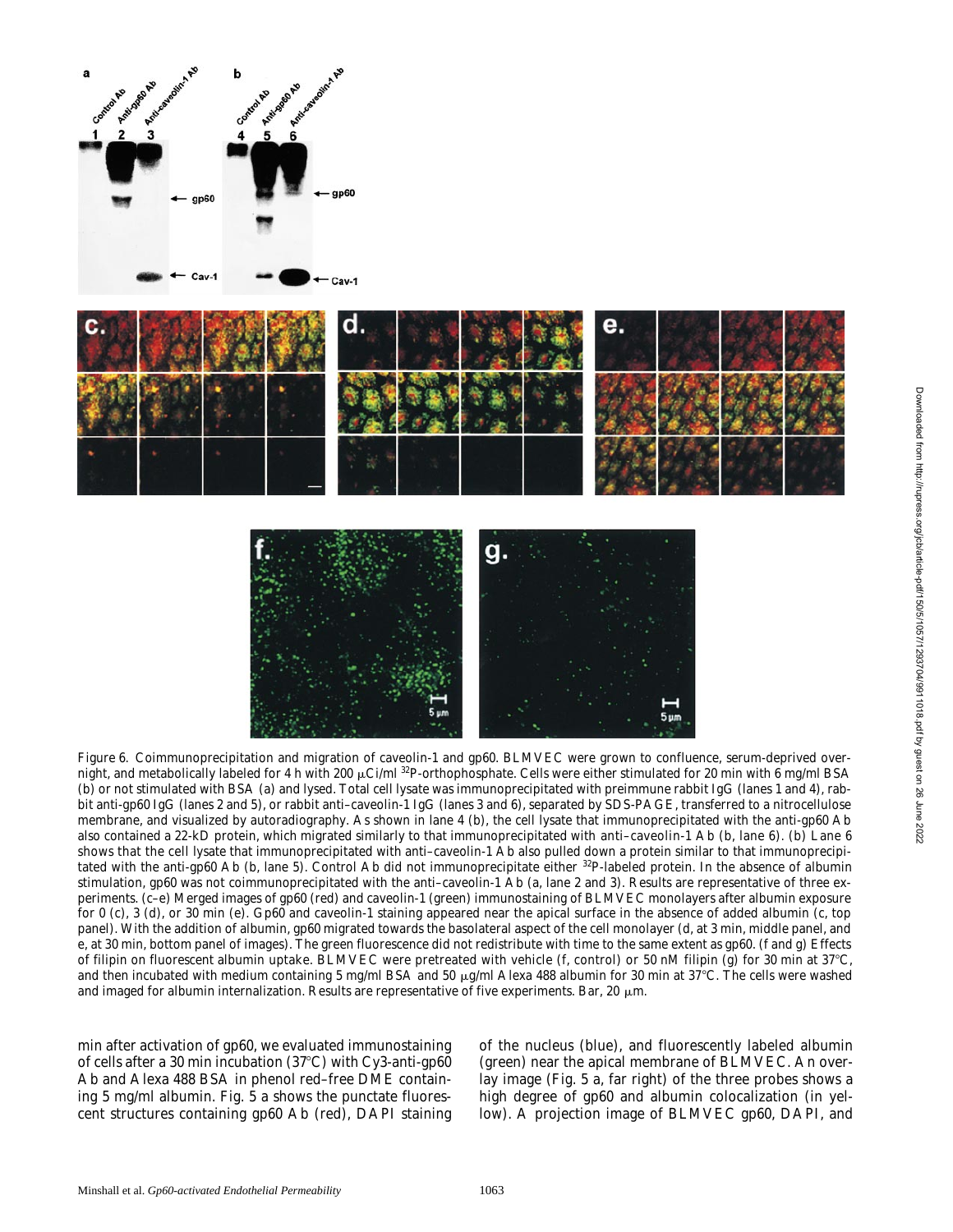

*Figure 7.* Role of G<sub>i</sub> signaling in gp60-induced vesicle formation. (a) Cell-surface  $\mathrm{G}_{\alpha i}$  immunostaining decreases after gp60 activation. BLMVEC exposed to vehicle (left) or anti-gp60 Ab (right) for 10 min at  $37^{\circ}$ C were labeled with polyclonal anti-G<sub>αi</sub> Ab plus Alexa 488– conjugated goat anti–rabbit secondary Ab. Confocal images (eight frame average,  $<$ 1.0- $\mu$ m thick optical sections near the apical plasma membrane) were acquired with a Zeiss LSM 210. (b) Pertussis toxin inhibits gp60 activated vesicle formation. BLMVEC were preincubated for 6 h at  $37^{\circ}$ C in medium containing 100 ng/ml pertussis toxin. At end of the preincubation period, endocytosis was stimulated by 30 min of incubation in 5  $\mu$ g/ ml anti-gp60 Ab to cross-link gp60. FM 1-43 (5 μg/ml) was added to cells during the final 15 min of Ab incubation; excess styryl dye was washed away with three changes of ice-cold buffer. Control cells received no toxin during 6-h preincubation period. Median cellular fluorescence intensity is shown. Pertussis toxin blocked FM 1-43 endocytic marker dye uptake that was induced by the activation of gp60 with anti-gp60 Ab (gp60 cross-linking). The asterisk indicates an increase  $(P < 0.05)$  of median fluorescence intensity because of gp60 cross-linking (in the absence of pertussis toxin). (b, inset) Fluorescent images of cells: (left) no pertussis toxin; (right) pertussis toxin treatment. Results are representative of three experiments. (c) Pertussis toxin (100 ng/ml for 6 h) inhibits 125I-albumin uptake in endothelial cells induced by gp60 cross-linking. Cells were incubated in <sup>125</sup>I-labeled tracer albumin for 25 min after gp60 cross-linking, washed three times in pH 2.5 buffer, lysed, and counted for 125Ilabeled albumin. Bars indicate SD  $(n = 3)$ . The single asterisk indicates a difference from no anti-gp60 Ab  $(-)$  control group ( $P < 0.05$ ); and the double asterisk indicates a decrease relative to the anti-gp60 Ab–activated

 $Ga$ 

Control

 $\mathsf{G}\alpha_\mathsf{q}$ 

 $\mathsf{G}\alpha_{\mathrm{scr}}$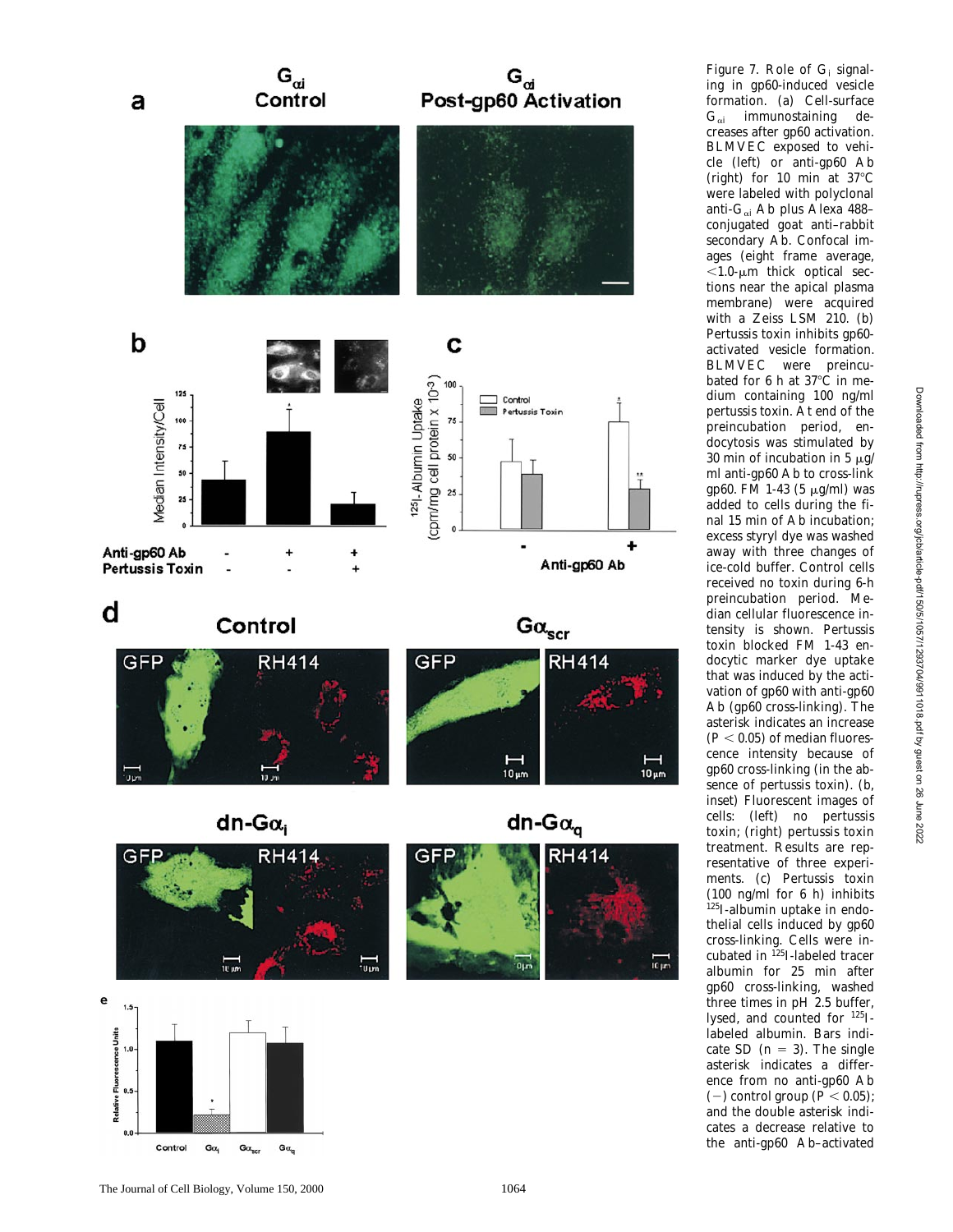albumin fluorescent staining is shown in Fig. 5 b. The en face (x-y) view of stacked z-plane images (22 sections) showed marked colocalization of gp60 Ab and albumin in the same endocytic vesicles (Fig. 5 b).

#### *Gp60 and Caveolin-1 Interaction*

We metabolically labeled serum-deprived BLMVEC with 32P-orthophosphate for 4 h, stimulated with or without 6 mg/ml albumin for 20 min, and prepared the cell lysates for immunoprecipitation to study caveolin-1 and gp60 interactions (see Materials and Methods). Incubation of the cell lysate with control Ab failed to precipitate either gp60 or caveolin-1 (Fig. 6, a and b, lanes 1 and 4). In the absence of albumin, anti-gp60 Ab or anti–caveolin-1 Ab immunoprecipitates revealed 60- and 22-kD proteins (Fig. 6 a, lane 2 and 3), which corresponded to gp60 and caveolin-1, respectively. However, in the case of albumin stimulation, anti-gp60 Ab immunoprecipitated 60-, 36-, and 22-kD proteins (Fig. 6 b, lane 5). The 60- and 22-kD bands were identified as gp60 and caveolin-1, respectively, by Western blotting (not shown). The 36-kD band may be CD36, the low density lipoprotein receptor (Huang et al., 1991; Lisanti et al., 1994; Tiruppathi et al., 1997). In addition, anti–caveolin-1 Ab precipitated caveolin-1 as well as gp60 in the albumin-stimulated cells (Fig. 6 b, lane 6). Thus, the physical association of gp60 with caveolin-1 in endothelial cells is facilitated by the activation of gp60 with albumin.

Serum-deprived BLMVEC were stimulated with albumin for 0, 3, or 30 min, and were fixed and stained with antigp60 and caveolin-1 Abs to address whether gp60 and caveolin-1 immunostaining comigrated from the apical to basolateral surfaces as a function of albumin exposure. In the absence of albumin, gp60 (red) and caveolin-1 (green) immunostaining, which showed a marked overlap (in yellow), appeared near the apical surface of BLMVEC monolayers (Fig. 6 c), as seen in the z-axis optical sections (top left, apical surface; bottom right, basolateral surface). Exposing cells to 6 mg/ml BSA for 3 min (Fig. 6 d) or 30 min (Fig. 6 e) to activate gp60 induced the internalization and basolateral migration of gp60. The green fluorescence, which marked caveolin-1, did not redistribute towards the basolateral membrane to the same extent as gp60. In control experiments, nonspecific immunofluorescence observed in the presence of preimmune rabbit IgG, control mouse IgG, or with secondary antibodies alone was minimal; it did not show a pattern of colocalization and also did not change after the exposure of endothelial cell monolayers to albumin.

BLMVEC were treated with filipin to determine whether disruption of caveolae influenced albumin uptake induced by gp60. BLMVEC were incubated in the presence or absence of 50 nM filipin for 30 min at  $37^{\circ}$ C and incubated with anti-gp60 Ab for 30 min at  $4^{\circ}$ C to cross-link gp60. Cells were incubated with Alexa 488-BSA for 30 min in media containing 5 mg/ml of unlabeled BSA and acidwashed to remove extracellular label. As shown in Fig. 6 g, filipin prevented the formation of vesicles as compared with control cells (Fig. 6 f).

### *Gi Transduces gp60-activated Vesicle Formation*

We used three approaches to address the role of  $\mathrm{G}_{\mathrm{i}}$  in the mechanism of gp60-induced vesicle formation and trafficking: (1) pertussis toxin, which prevents activation of  $\mathrm{G}_{\boldsymbol{\mathsf{i}}} / \mathrm{G}_{\boldsymbol{0}}$ by ADP ribosylation (Hepler and Gilman, 1992); (2) transfection of the dn construct encoding the 11–amino acid carboxyl-terminal peptide sequence of  $G_{\alpha 1/2}$ , which competes for  $\mathrm{G}_{\alpha \mathrm{i}}$ –receptor interactions (Gilchrist et al., 1998); and (3)  $G_{\alpha i}$  immunostaining.

In control BLMVEC,  $\mathbf{G}_{\alpha i}$  was localized in the apical membrane (Fig. 7 a, left). Cross-linking of gp60 for 10 min resulted in a decreased apical membrane–associated  $G_{\alpha i}$ immunostaining (Fig. 7 a, right). Pretreatment of endothelial monolayers with the pertussis toxin prevented both FM 1-43 and <sup>125</sup>I-albumin endocytosis induced by gp60 (Fig. 7, b and c). In addition, the expression of  $G_{\alpha i}$  carboxyl-terminal peptide (dn- $\mathrm{G}_{\alpha i}$ ) in BLMVEC also prevented the gp60-activated vesicle formation as determined by RH 414 uptake in green fluorescent protein (GFP)– positive endothelial cells (Fig. 7, d and e). In control experiments, endothelial cells transfected with the  $G_{\alpha q}$  minigene (dn- $G_{\alpha q}$ ) or control minigene encoding a randomized sequence of  $\mathrm{G}_{\scriptscriptstyle{\alpha i}}$  carboxyl terminus ( $\mathrm{G}_{\scriptscriptstyle{\alpha\text{-}scr}}$ ; Fig. 7, d and e) showed the characteristic activation of endocytosis secondary to gp60 stimulation.

### *Expression of Caveolin-1 and dn-Src Inhibit Vesicle Formation*

We studied the effects of overexpression of wt-caveolin-1 since caveolin-1 can bind to  $\mathbf{G}_{\alpha i}$  (Li et al., 1995) and, thus, may functionally inactivate endogenous  $\mathbf{G}_{\alpha\mathbf{i}}$ . Since caveolin-1 and gp60 are phosphorylated by *Src* family kinases after gp60 activation (Tiruppathi et al., 1997), we also studied the role of *Src* by inducing the expression of dn-*Src*. Whole cell lysates from BLMVEC transfected with vector alone (Mock), wt-caveolin-1 (wt-Cav-1), or dn-*Src* were immunoprecipitated with anti–caveolin-1 Ab, separated by SDS-PAGE, and blotted with Abs against caveolin-1,  $\rm G_{\alpha i}$ , and  $\rm G_{\alpha q}$  (Fig. 8). The resulting blots showed a twofold increase in expression of caveolin-1 in cells transfected with wt-caveolin-1 (lane 2) compared with mock-

 $(+)$  group ( $P < 0.05$ ). (d and e) Expression of G<sub>ai</sub> carboxyl-terminal peptide in endothelial cells inhibits gp60-activated endocytosis. (d) BLMVEC were cotransfected with GFP in pcDNA3.1 and a pcDNA3.1 expression vector containing the minigene construct encoding an 11–amino acid carboxyl-terminal sequence of the guanine nucleotide binding protein  ${\tt G}_{\rm \alpha i}$  (dn- ${\tt G}_{\rm \alpha q}$ ),  ${\tt G}_{\rm \alpha q}$ , (dn- ${\tt G}_{\rm \alpha q}$ ), or a randomized sequence ( $G_{\alpha\text{-scr}}$ ). The cells were serum-deprived for 24 h and incubated for 15 min with 6 mg/ml BSA and 5 µg/ml RH 414. Images of RH 414 dye uptake were acquired in transfected cells (GFP-positive) by confocal microscopy. (e) Summary of RH 414 fluorescence intensity in G-protein minigene–transfected cells. Expression of G<sub>ai</sub>-carboxyl-terminal peptide inhibited gp60-activated endocytosis in BLMVEC, whereas BLMVEC expressing  $G_{\alpha q}$  peptide or  $G_{\alpha}$ -randomized sequence peptide showed the characteristic endocytic response secondary to gp60 activation. The asterisk indicates decrease from corresponding control values (cells transfected with dn-G<sub>aq</sub> or  $G_{\alpha}$ -randomized sequence peptide; *P* < 0.05). Bar: (a) 10  $\mu$ m; (b) 2  $\mu$ m.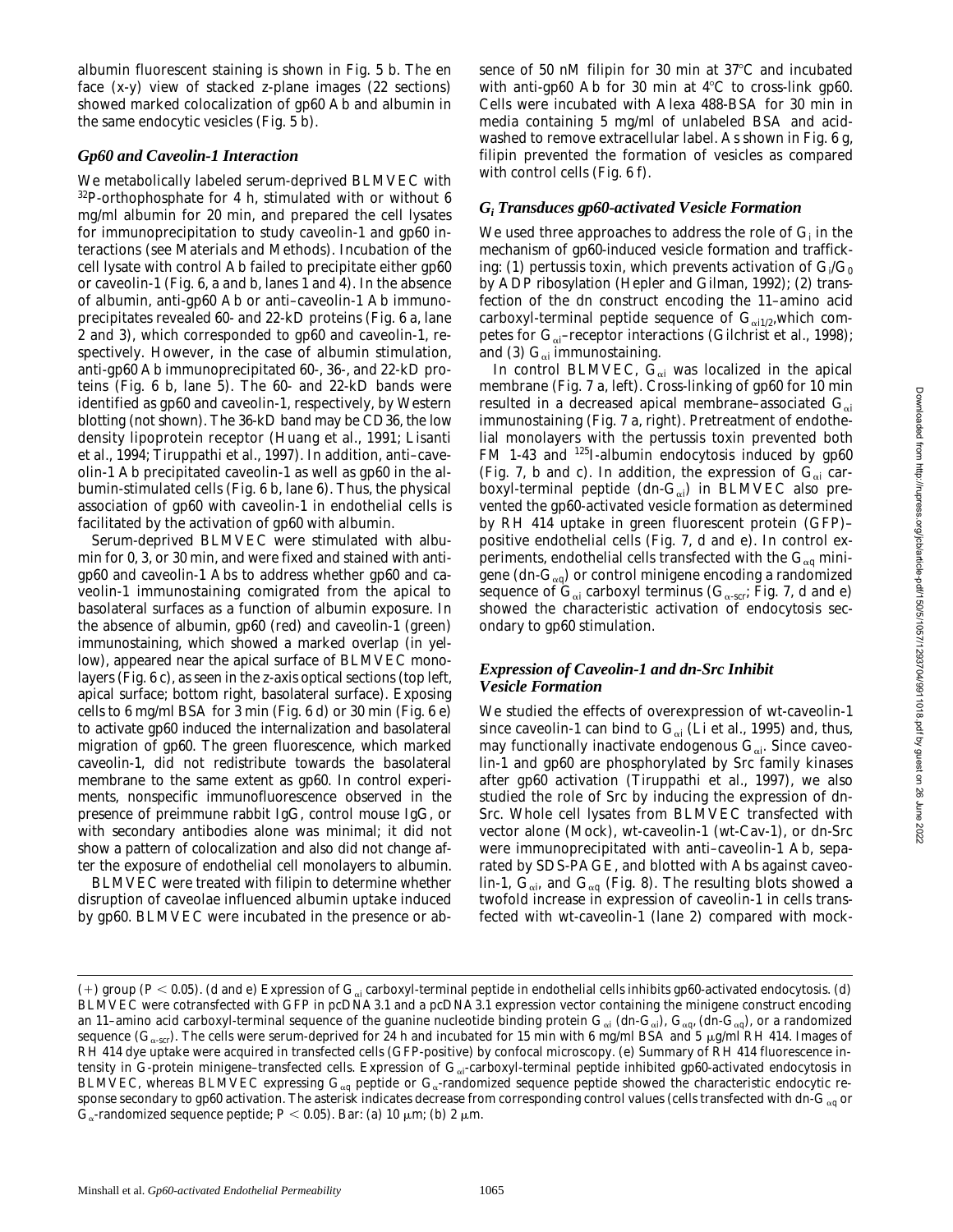

*Figure 8.* Effects of caveolin-1 overexpression and dominant negative *Src* (dn-*Src*) expression on the association of  $G_{\alpha i}$  and  $G_{\alpha q}$  with caveolin-1. BLMVEC transfected with pcDNA3.1 alone (Mock); and wt-caveolin-1 (cav-1) or dn-*Src* was grown to confluence (48 h posttransfection). Cells were washed and lysed (see details in Materials and Methods), and the lysate was immunoprecipitated using 2.5  $\mu$ g/ml anti-caveolin-1 Ab. Precipitated proteins were

separated by SDS-PAGE and transferred to the Duralose membrane. The membrane was blotted with anti–caveolin-1 Ab (top), anti-G $_{\alpha i}$  Ab (middle), and anti-G $_{\alpha q}$  Ab (bottom). Representative data from three experiments are shown.

transfected cells (lane 1). Caveolin-1 overexpression augmented the association of caveolin-1 with both  $\mathrm{G}_{\alpha i}$  and  $G_{\alpha q}$  (lane 2), indicating the sequestration of G-proteins with the expressed caveolin-1. Expression of dn-*Src* decreased the amount of caveolin-1 (Fig. 8, lane 3, top) and abolished association of caveolin-1 with  $\mathrm{G}_{\alpha i}$  (Fig. 8, lane 3, middle), whereas it had no effect on caveolin-1 association with  $G_{\alpha q}$  (Fig. 8, lane 3, bottom panel). Thus, the dissociation of  $\mathbf{G}_{\alpha\mathbf{i}}$  from caveolin-1 induced by dn-*Src* suggests an important role of *Src* in regulating the integrity of the caveolin-1/ $\mathrm{G}_{\alpha i}$  signaling complex.

To determine the effects of caveolin-1 overexpression and dn-*Src* expression on gp60-activated vesicle formation, GFP was co-expressed with wt-caveolin-1 or dn-*Src* in BLMVEC, and styryl dye uptake was measured in the GFP-positive cells. Images of GFP-positive cells in the left panels (Fig. 9, a, c, and e) are shown with images of the same field of RH 414 uptake in the right panels (Fig. 9, b, d, and f). In cells expressing the empty vector (Fig. 9 a), we observed gp60-activated RH 414 dye uptake (Fig. 9 b). However, overexpression of wt-caveolin-1 (Fig. 9 c) or expression of dn-*Src* (Fig. 9 e) prevented vesicle formation (Fig. 9, d and f) in the GFP-positive cells, but not in the nontransfected cells (ntf). As a control for dn-*Src*, wt-*Src* and dn-PKCa were co-expressed with GFP in BLMVEC. In these control experiments, we observed the characteristic activation of endocytosis secondary to gp60 activation (Fig. 9, g–h). Thus, the results show that caveolin-1 overexpression and dn-*Src* expression abolished gp60-activated vesicle formation in endothelial cells.

### *Discussion*

Serum albumin is critical for the maintenance of the normal oncotic pressure gradient across microvessels and for stability of the endothelial barrier (Michel and Curry, 1999). The endothelial cell monolayer has the capacity to regulate the directed movement of albumin between its luminal and albumin membrane surface. Transcytosis involves albumin uptake from the vascular space by endocytosis,

the vectorial transfer of vesicles from the apical to the basolateral membrane, and the release of albumin by exocytosis into the subendothelial space. Transcytosis may be physiologically important in regulating the transendothelial albumin concentration gradient and transport of albumin-bound ligands such as hormones, nonesterified fatty acids, and ions.

The endothelial cell-surface glycoprotein gp60, an albumin-binding protein, has been invoked in the mechanism of albumin transcytosis (Schnitzer et al., 1988; Ghinea et al., 1989; Schnitzer, 1992; Schnitzer and Oh, 1994; Tiruppathi et al., 1996, 1997). The present study provides new information on the signal transduction pathways activated by gp60 that induce the formation of vesicles and the targeted migration of vesicles to the basolateral membrane. We showed that upon gp60 activation, gp60 becomes colocalized with albumin and it interacts with caveolin-1. Albumin, the gp60 ligand, did not induce the formation of plasmalemmal-derived vesicles in brain microvessel endothelial cells that lacked gp60 (Minshall et al., data not shown). Vesicle formation, which was activated by gp60, required the heterotrimeric G protein G<sub>i</sub>, since treatment of cells with pertussis toxin and expression of an antagonist peptide, which uncouples  $\mathrm{G}_{\alpha \mathrm{i}}$  from its receptor binding site (Gilchrist et al., 1998), prevented the budding of vesicles and albumin endocytosis. Overexpression of wt-caveolin-1, which was shown to sequester  $\mathbf{G}_{\alpha i}$ , and expression of dn-*Src* also prevented the gp60-induced vesicle formation by interfering with the  $G_i$  signaling pathway.

The present study demonstrates an important role of gp60 in stimulating endocytosis and the directed migration of vesicles in endothelial cells. Analysis of serial confocal sections showed the apical-to-basolateral migration of vesicles activated by gp60 in live endothelial cells, which is suggestive of a transcytotic process. We showed that vesicular markers (FM 1-43 and RH 414) were taken up in the apical membrane–derived, gp60-positive vesicles, and that the destaining of vesicular markers occurred at the basolateral endothelial cell surface. Interestingly, gp60 remained localized in the basolateral vesicles after the release of styryl dye, suggesting that gp60 has the potential to recycle to the apical membrane and to reactivate endocytosis. In addition, we showed that gp60 activation (with cross-linking Ab) also increased 125I-labeled albumin clearance across endothelial monolayers and the transcellular migration of styryl pyridinium dye-filled vesicles. Thus, the activation of gp60-induced transcellular membrane traffic was associated with increased transendothelial albumin permeability. However, gp60 activation did not change the endothelial barrier  $L_p$ , suggesting that the interendothelial junctional or paracellular permeability pathway did not increase when albumin transport was stimulated by gp60. These physiological experiments provide further proof that increased albumin permeability after gp60 activation occurred via a transcellular or nonhydraulic permeability pathway.

Caveolae, the nonclathrin-coated pits that are abundant in vascular endothelial cells, have been implicated in the mechanism of endocytosis (Lisanti et al., 1994; Anderson, 1998) and transcellular permeability (Milici et al., 1987; Schnitzer et al., 1994; Tiruppathi et al., 1997). We showed that gp60 and caveolin-1, the caveolar structural protein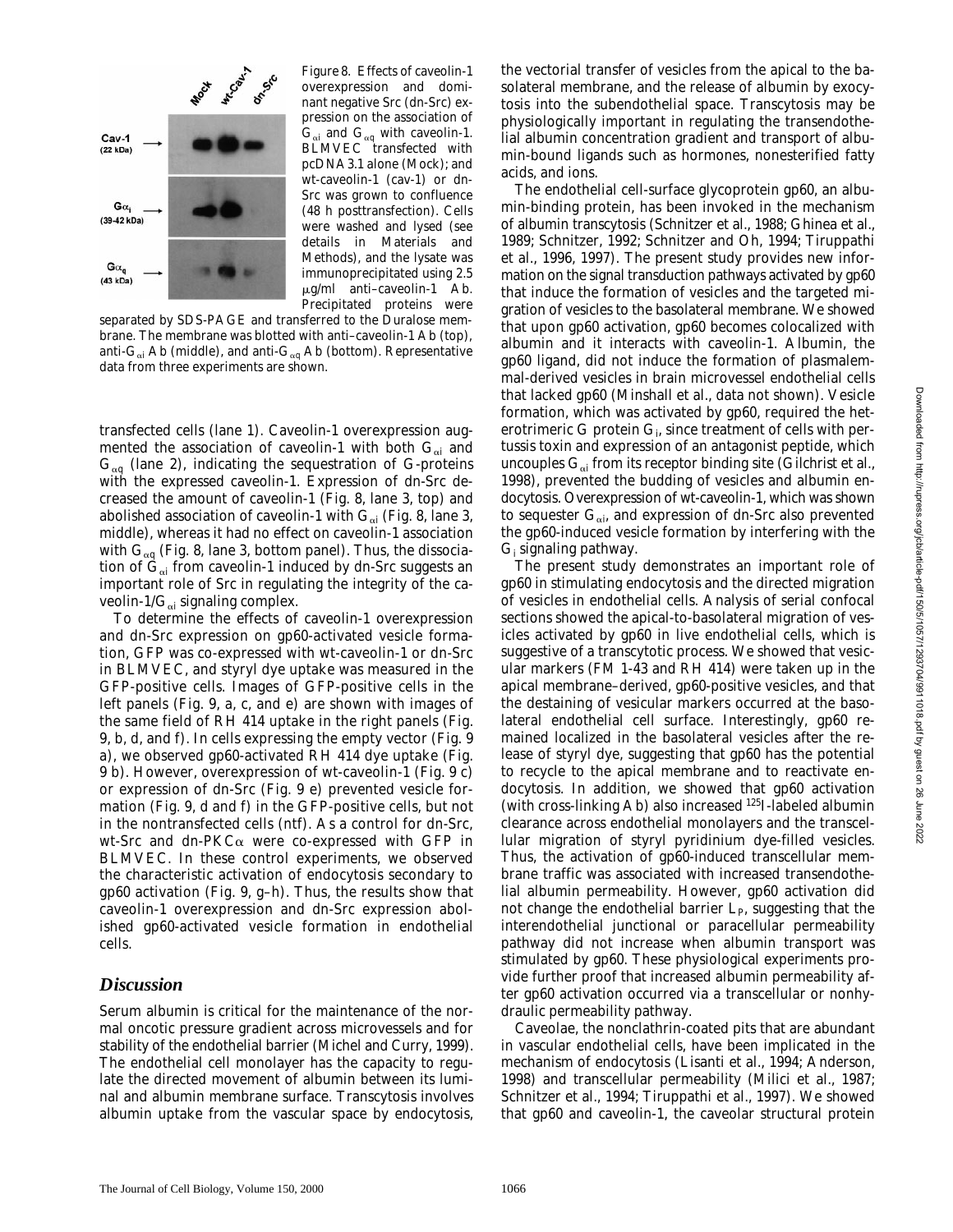

overexpression and dominant negative *Src* (dn-*Src*) expression on gp60-induced vesicle formation. BLMVEC cotransfected with GFP and either  $0.25 \mu g/ml$ vector alone, wt-caveolin-1, or dn-*Src* were plated in 4-well Lab-tek chambers and, at 48 h after transfection, were assayed for RH 414 uptake induced by albumin. Cells were incubated with 5  $\mu$ g/ml RH 414 for 15 min at 37°C, rinsed three times in HBSS  $(4^{\circ}C)$ , and whole cell fluorescent images of RH 414 were acquired in GFP-positive cells. (a and b) BLMVEC transfected with vector alone; (c and d) cell transfected with wild type caveolin-1; (e and f) cell transfected with dn-*Src*. (a, c, and e) Fluorescein filter set showing a selection of a GFP-positive (and cotransfected) cell. (b, d, and f) Rhodamine filter set showing whole cell fluorescence of RH 414 from the same field shown in a, c, or e. Activation of gp60 failed to induce the formation of vesicles in the cells overexpressing caveolin-1 or expressing dn-*Src*. (g and h) Expression of wt-*Src* or dn-PKCa had no effect on RH 414 uptake. Results are representative of three to five experiments.

(Rothberg et al., 1992), were colocalized in endothelial cell apical plasma membrane–derived vesicles, and that they migrated in the basolateral direction after activation of gp60. However, caveolin-1 did not redistribute towards the basolateral membrane to the same extent as gp60, suggesting that gp60 translocates across the cell mainly, though not exclusively, with caveolin-1. Immunoprecipitation data showed that gp60 and caveolin-1 were physically associated after gp60 activation, which is suggestive of a critical interaction between gp60 and caveolin-1. Endocytosis of fluorescent albumin was blocked by filipin, a sterol-binding agent that dissembles the cholesterol-rich caveolae (Rothberg et al., 1990, 1992; Schnitzer et al., 1994). Taken together, these data support the concept that gp60-activated albumin endocytosis occurs by means of vesicles derived from caveolae. The budding of vesicles may be the result of dynamin-regulated fission of the caveolar plasmalemmal membrane (Oh et al., 1998).

Plasmalemmal membrane–derived vesicles have been shown to contain caveolin-1, G proteins, G protein–coupled receptors, and *Src* family tyrosine kinases (Chun et al., 1994; Li et al., 1996; Liu et al., 1996; Murphy et al., 1996; Song et al., 1997; Zacchi et al., 1998; for review see Anderson, 1998). Caveolin-1 is known to sequester caveolae-associated signaling proteins such as  $Src$  and  $G_i$  in their inactive form (Okamoto et al., 1998). As caveolin-1 may be involved in gp60-induced vesicle formation (Milici et al., 1987; Tiruppathi et al., 1997), we overexpressed caveolin-1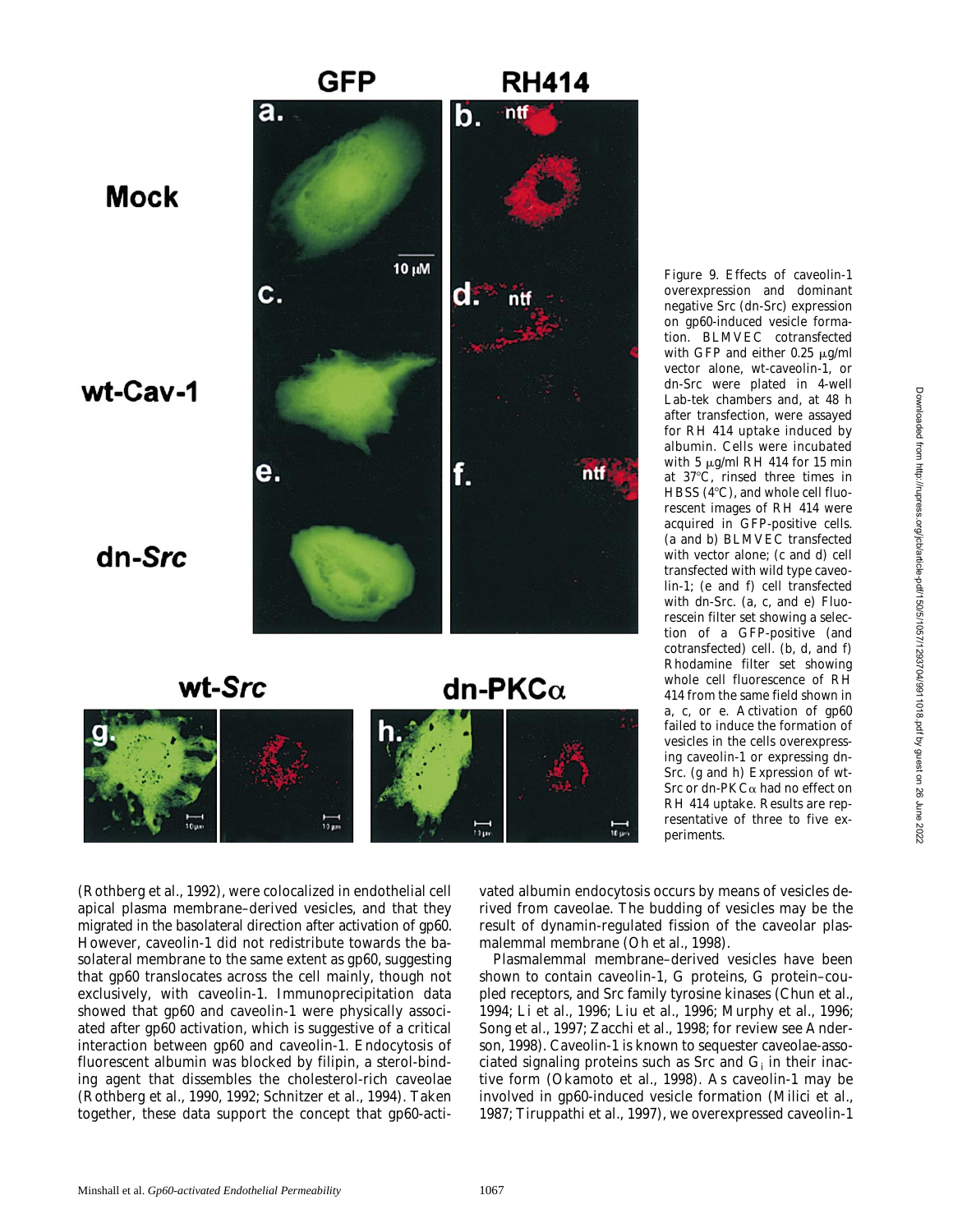2022

in endothelial cells and addressed the effects of this intervention on vesicle formation after gp60 activation. We observed that caveolin-1 overexpression sequestered  $G_{\alpha i}$ and, importantly, it prevented gp60- activated vesicle formation. This finding is consistent with the role of caveolin-1 in binding (and thereby in sequestering) G proteins and other signaling molecules (Okamoto et al., 1998). We addressed the possible role of  $\mathrm{G}_{\mathrm{i}}$  in activating gp60-induced vesicle formation using pertussis toxin (Hepler and Gilman, 1992) and the expression of  $G_{\alpha i}$  antagonist peptide (Gilchrist et al., 1998; Ellis et al., 1999). As both inhibitors prevented gp60-activated vesicle formation in endothelial cells, the results indicate that  $\mathrm{G}_\mathrm{i}$  plays a critical role in transducing the gp60-induced vesicle formation.

Since G<sub>i</sub> induces the activation of downstream *Src* kinase (Luttrell et al., 1996; Igishi and Gutkind, 1998), we addressed whether *Src* kinase was also involved in the gp60-activated signaling cascade. The results indicated that the expression of dn-*Src* prevented gp60-activated vesicle formation in endothelial cells. Interestingly, dn-*Src* expression also prevented the binding of  $\mathbf{G}_{\alpha i}$  to caveolin-1. As  $Src$  kinase and  $\boldsymbol{G_{\alpha i}}$  can compete for a common binding domain on caveolin-1 (Li et al., 1996; Okamoto et al., 1998), an explanation for our finding is that binding of dn- $\mathit{Src}$  to caveolin-1 displaced  $\mathrm{G}_{\alpha i}$  from caveolin-1. This could account for the observation that significantly less  $\mathrm{G}_{\alpha i}$  coimmunoprecipitated with caveolin-1 in the cells transfected with dn-*Src*. The data are consistent with the model that caveolin-1 serves as a scaffolding protein for  $\mathrm{G}_\mathrm{i}$  and *Src* family kinases, which activate the signaling machinery mediating the gp60-induced vesicular transport. *Src* family tyrosine kinases activated by receptor dimerization (Marshall, 1995) or by  $\beta\gamma$  subunits upon stimulation of G-protein–coupled receptors (Luttrell et al., 1996; Igishi and Gutkind, 1998) may phosphorylate caveolin-1 (Lisanti et al., 1994; Li et al., 1996; Tiruppathi et al., 1997) and gp60 (Tiruppathi et al., 1997), and thereby signal vesicle formation and trafficking. Thus, the gp60–caveolin-1 complex could function in much the same manner as G-protein–coupled receptors that interact with G<sub>ai</sub> and *Src*.

In summary, we have shown that  $\mathrm{G}_{\mathrm{i}}$  is required for signaling of vesicle formation in endothelial cells after gp60 activation. Overexpression of wt-caveolin-1 and expression of dn-*Src* prevented gp60-induced formation of vesicles. In each case, the role of  $\mathrm{G}_{\mathrm{i}}$  was important since caveolin-1–overexpressing cells sequestered  $\mathbf{G}_{\alpha i}$ , whereas dn-*Src* expression interfered with the binding of  $\mathrm{G}_{\alpha i}$  to caveolin-1. These results indicate an important role of gp60 induced activation of the G<sub>i</sub>-coupled *Src* kinase pathway in signaling the formation of endocytic vesicles and their directed migration to the basolateral surface of the vascular endothelial barrier.

This research was supported in part by National Institutes of Health grants T32 HL07239, HL60678, HL45638 (to A.B. Malik), and GM58531 (to C. Tiruppathi).

Submitted: 3 November 1999 Revised: 12 July 2000 Accepted: 13 July 2000

#### *References*

Anderson, R.G. 1998. The caveolae membrane system. *Annu. Rev. Biochem.*

67:199–225.

- Betz, W.J., F. Mao, and G.S. Bewick. 1992. Activity-dependent staining and destaining of vertebrate motor nerve terminals. *J. Neurosci.* 12:363–375.
- Bocci, V. 1964. Efficient labeling of serum proteins with <sup>131</sup>I using chloramine-T. *Int. J. Appl. Radiat. Isot*. 15:449–456.
- Chun, M., U.K. Liyanage, M.P. Lisanti, and H.F. Lodish. 1994. Signal transduction of a G protein-coupled receptor in caveoli: colocalization of endothelin and its receptor with caveolin. *Proc. Natl. Acad. Sci. USA.* 91:11728–11732.
- Del Vecchio, P.J., A. Siflinger-Birnboim, J.M. Shepard, R. Bizios, J.A. Cooper, and A.B. Malik. 1987. Endothelial monolayer permeability to macromolecules. *Fed. Proc.* 46:2511–2515.
- Del Vecchio, P.J., A. Siflinger-Birnboim, P.N. Belloni, L.A. Holleran, H. Lum, and A.B. Malik. 1992. Culture and characterization of pulmonary microvascular endothelial cells. *In Vitro Cell. Dev. Biol.* 28A:711–715.
- Ellis, C.A., A.B. Malik, H. Hamm, R. Sandoval, T. Voyno-Yasenetskaya, A. Gilchrist, and C. Tiruppathi. 1999. Thrombin induces PAR-1 gene expression in endothelial cells via activation of  $\mathrm{G}_{\mathrm{i}}$ -linked Ras/mitogen-activated protein kinase pathway. *J. Biol. Chem.* 274:13718–13727.
- Forker, E.L., and B.A. Luxton. 1983. Albumin mediated transport of rose bengal by perfused rat liver. *J. Clin. Invest*. 72:1764–1771.
- Garcia, J.G.N., A. Siflinger-Birnboim, R. Bizios, P.J. Del Vecchio, J.W. Fenton II, and A.B. Malik. 1986. Thrombin-induced increases in albumin transport across cultured endothelial monolayer. *J. Cell Physiol.* 128:96–104.
- Ghinea, N., M. Eskenasy, M. Simionescu, and N. Simionescu. 1989. Endothelial albumin binding proteins are membrane-associated components exposed on the cell surface. *J. Biol. Chem.* 264:4755–4758.
- Ghitescu, L., A. Fixman, M. Simionescu, and N. Simionescu. 1986. Specific binding sites for albumin restricted to plasmalemmal vesicles of continuous capillary endothelium: receptor mediated transcytosis. *J. Cell Biol.* 102: 1304–1311.
- Gilchrist, A., M.R. Mazzoni, B. Dineen, A. Dice, J. Linden, W.R. Proctor, C.R. Lupica, T.V. Dunwiddie, and H.E. Hamm. 1998. Antagonists of the receptor-G protein interface block G<sub>i</sub>-coupled signal transduction. *J. Biol. Chem.* 273:14912–14919.
- Hepler, J.R., and A.G. Gilman. 1992. G proteins. *TIBS (Trends Biochem. Sci.)*. 17:383–387.
- Huang, M.M., J.B. Bolen, J.W. Barnwell, S.J. Shattil, and J.S. Brugge. 1991. Membrane glycoprotein IV (CD36) is physically associated with the Fyn, Lyn, and Yes protein-tyrosine kinases in human platelets. *Proc. Natl. Acad. Sci. USA.* 88:7844–7848.
- Igishi, T., and J.S. Gutkind. 1998. Tyrosine kinases of the *Src* family participate in signaling to MAP kinase from both G<sub>q</sub>- and G<sub>i</sub>-coupled receptors. *Biochem. Biophys. Res. Commun.* 244:5–10.
- Li, S., T. Okamoto, M. Chun, M. Sargiacomo, J.E. Casanova, S.H. Hansen, I. Nishimoto, and M.P. Lisanti. 1995. Evidence for a regulated interaction between heterotrimeric G proteins and caveolin. *J. Biol. Chem.* 270:15693– 15701.
- Li, S., J. Couet, and M.P. Lisanti. 1996. *Src* tyrosine kinases,  $G_{\alpha}$  subunits, and H-Ras share a common membrane-anchored protein, caveolin. Caveolin binding negatively regulates the auto-activation of *Src* tyrosine kinases. *J. Biol. Chem.* 271:29182–29190.
- Lisanti, M.P., P.E. Scherer, J. Vidugiriene, Z. Tang, A. Hermanowski-Vosatka, Y.H. Tu, R.F. Cook, and M. Sargiacomo. 1994. Characterization of caveolinrich microdomains isolated from an endothelial-rich source: implications for human disease. *J. Cell Biol.* 126:111–126.
- Liu, P., Y. Ying, Y.-G. Ko, and R.G.W. Anderson. 1996. Localization of platelet-derived growth factor-stimulated phosphorylation cascade to caveolae. *J. Biol. Chem.* 271:10299–10303.
- Lum, H., and A.B. Malik. 1994. Regulation of vascular endothelial barrier function. *Am. J. Physiol*. 276:L223–L241.
- Luttrell, L.M., B.E. Hawes, T. Van Biesen, D.K. Luttrell, T.J. Lansing, and R.J. Lefkowitz. 1996. Role of *c-Src* tyrosine kinase in G protein-coupled receptor and  $\mathbf{G}_{\boldsymbol{\beta}\boldsymbol{\gamma}}$  subunit-mediated activation of mitogen-activated protein kinases.  $J$ *Biol. Chem.* 271:19443–19450.
- Marshall, C.J. 1995. Specificity of receptor tyrosine kinase signaling: transient versus sustained extracellular signal-regulated kinase activation. *Cell.* 80: 179–185.
- Majno, G., S.M. Shea, and M. Leventhal. 1969. Endothelial contraction induced by histamine-type mediators: an electron microscopic study. *J. Cell Biol.* 42: 647–672.
- Michel, C.C. 1992. The transport of albumin: a critique of the vesicular system in transendothelial transport. *Am. Rev. Respir. Dis.* 146:S32–S36.
- Michel, C.C., and F.E. Curry. 1999. Microvascular permeability. *Physiol. Rev.* 79:703–761.
- Milici, A.J., N.E. Watrous, H. Stukenbrok, and G.E. Palade. 1987. Transcytosis of albumin in capillary endothelium. *J. Cell Biol.* 105:2603–2612.
- Murphy, C., R. Saffrich, M. Grummt, H. Gournier, V. Rybin, M. Rubino, P. Auvinen, A. Lutcke, R.G. Parton, and M. Zerial. 1996. Endosome dynamics regulated by a Rho protein. *Nature.* 384:427–432.
- Niles, W.D., and A.B. Malik. 1999. Endocytosis and exocytosis events regulate vesicle traffic in endothelial cells. *J. Membr. Biol.* 167:85–101.
- Oh, P., D.P. McIntosh, and J.E. Schnitzer. 1998. Dynamin at the neck of caveolae mediates their budding to form transport vesicles by GTP-driven fission from the plasma membrane of endothelium. *J. Cell Biol.* 141:101–114.
- Okamoto, T., A. Schlegel, P.E. Scherer, and M.P. Lisanti. 1998. Caveolins, a